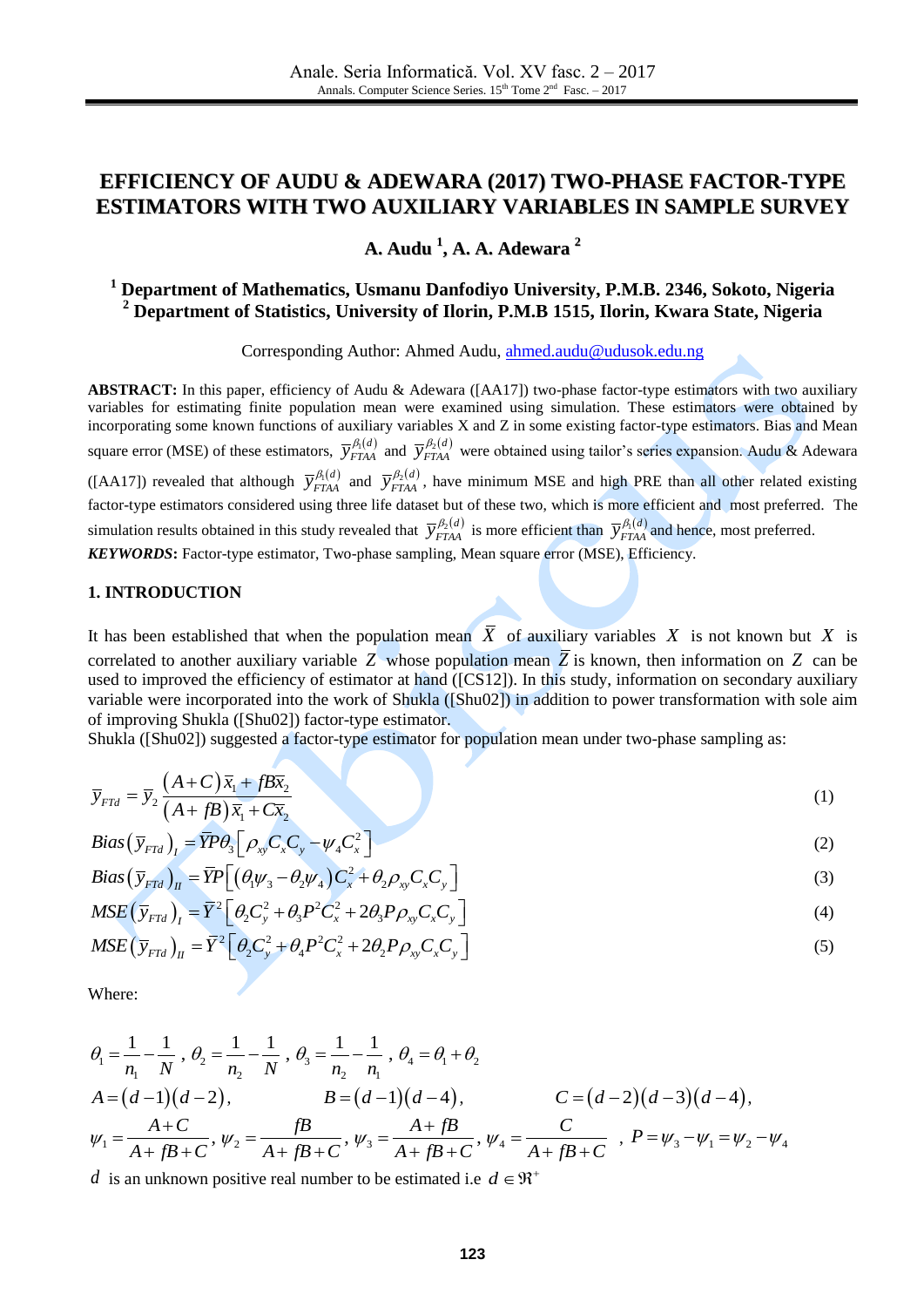In his work, it was observed that factor-type estimator  $\bar{y}_{FTd}$  was more efficient than classical ratio estimator  $\bar{y}_r^d$ *r y* , if  $-2C_{yx} < P < 0$  under case I and if  $-2C_{yx} (1+\delta)^{-1} < P < 0$  under case II where  $\delta = \theta_1 \theta_2^{-1}$ .

#### **2. AUDU & ADEWARA ([AA17]) ESTIMATORS**

Consider a preliminary large sample  $S_1$  of size  $n_1$  drawn from population  $\Omega$  of size N by SRSWOR and secondary sample  $S_2$  of size  $n(n < n_1)$  drawn either of the following manners:

**Case I**: as a subset from the preliminary sample i.e.  $S_2 \subset S_1$ .

**Case II**: as an independent sample from population i.e.  $S_2 \subset \Omega$ .

Motivated by Choudhury and Singh ([CS12]) and Khan et. al ([KSS12]), Audu & Adewara ([AA17]) suggested the following estimators under two-phase sampling as:

$$
\overline{y}_{FTAA}^{A(d)} = \overline{y}_2 \left[ \frac{(A+C)\overline{x}_1 + fB\overline{x}_2}{(A+fB)\overline{x}_1 + C\overline{x}_2} \right] \left[ \frac{a_z \overline{Z} + b_z}{a_z \overline{z}_1 + b_z} \right]^{A_1}
$$
\n
$$
\overline{y}_{FTAA}^{A_2(d)} = \overline{y}_2 \left[ \frac{(A+C)\overline{x}_1 + fB\overline{x}_2}{(A+fB)\overline{x}_1 + C\overline{x}_2} \right] \left[ \frac{a_z \overline{z}_1 + b_z}{a_z \overline{z}_2 + b_z} \right]^{A_2}
$$
\n(7)

where  $a_x > 0$ ,  $b_x > 0$ ,  $a_z > 0$  and  $b_z > 0$  are assumed to be known as either real numbers or (linear or nonlinear) functions,  $0 < \beta_1 < 1$  and  $0 < \beta_2 < 1$ 

## **3. PROPERTIES OF AUDU & ADEWARA ([AA17]) FACTOR-TYPE ESTIMATORS**

## **(a). Under Case I** ([AA17])

(a). Under Case I ([AA17])  
\n
$$
Bias\left(\overline{y}_{FTAA}^{\beta_1(d)}\right)_I = \overline{Y}\left[\theta_3 PC_x^2\left(\rho_{xy}C_xC_y - \psi_4\right) + \theta_1 C_z^2\left(\frac{\beta_1(\beta_1+1)}{2}\delta_z^2 - \beta_1 \delta_z \rho_{yz}C_yC_z\right)\right]
$$
\n
$$
Bias\left(\overline{y}_{FTAA}^{\beta_1(d)}\right)_I = \overline{Y}\left[\theta_3 PV_3C_x^2 + P\theta_2 C_x^2\left(C_{yx} - \psi_4\right) + \beta_1 \delta_z \theta_3 C_z^2\left(\delta_z(\beta_1+1)/2 + PC_{xz}\right)\right]
$$
\n(9)

$$
Bias\left(\overline{y}_{FTAA}^{\beta_1(d)}\right)_H = \overline{Y}\left[\theta_3 P \psi_3 C_x^2 + P \theta_2 C_x^2 \left(C_{yx} - \psi_4\right) + \beta_1 \delta_z \theta_3 C_z^2 \left(\delta_z \left(\beta_1 + 1\right)/2 + P C_{xz}\right)\right]
$$
\n
$$
MSE\left(\overline{y}_{FTAA}^{\beta_1(d)}\right) = \overline{Y}^2 \left[\theta_3 C_x^2 + \theta_4 C_z^2 P \left(P + 2C_{xx}\right) + \theta_1 \beta_2 \delta_z C_z^2 \left(\beta_3 \delta_z - 2C_{xx}\right)\right]
$$
\n(10)

$$
Bias\left(\overline{y}_{FTAA}^{\beta_1(d)}\right)_H = \overline{Y} \left[\theta_3 P \psi_3 C_x^2 + P \theta_2 C_x^2 \left(C_{yx} - \psi_4\right) + \beta_1 \delta_z \theta_3 C_z^2 \left(\delta_z \left(\beta_1 + 1\right)/2 + P C_{xz}\right)\right]
$$
\n
$$
MSE\left(\overline{y}_{FTAA}^{\beta_1(d)}\right)_I = \overline{Y}^2 \left[\theta_2 C_y^2 + \theta_3 C_x^2 P \left(P + 2C_{yx}\right) + \theta_1 \beta_1 \delta_z C_z^2 \left(\beta_1 \delta_z - 2C_{yz}\right)\right]
$$
\n(10)

and

and  
\n
$$
MSE\left(\overline{y}_{FTAA}^{\beta_1(d)}\right)_H = \overline{Y}^2 \left[\theta_2 C_y^2 + C_x^2 P\left\{\theta_2 \left(P + 2C_{yx}\right) + \theta_3 P\right\} + \theta_3 \beta_1 \delta_z C_z^2 \left(\beta_1 \delta_z + 2PC_{xz}\right)\right]
$$
\n(11)

#### **(b). Under Case II** ([AA17])

**(b).** Under Case II ([AA17])  
\n
$$
Bias\left(\overline{y}_{FTAA}^{\beta_2(d)}\right)_I = \overline{Y} \left[\theta_2 PC_{yz}C_z^2 - \theta_1 PC_{yx}C_x^2 - \theta_3 \psi_4 PC_x^2 - \theta_3 \beta_2 \delta_z C_{yz}C_z^2 + \theta_2 \frac{\beta_2 (\beta_2 + 1)}{2} \delta_z^2 C_z^2 + \theta_1 \delta_z^2 C_z^2 \left(\frac{\beta_2 (\beta_2 - 1)}{2} - \beta_2^2\right)\right]
$$
\n
$$
Bias\left(\overline{y}_{FTAA}^{\beta_2(d)}\right)_I = \overline{Y} \left[\frac{\beta_2 (\beta_2 + 1)}{2} \delta_z^2 \theta_2 C_z^2 + \frac{\beta_2 (\beta_2 - 1)}{2} \delta_z^2 \theta_1 C_z^2 - \beta_2 \delta_z PQ_2 C_{xz}C_z^2 + \beta_1 \frac{\beta_2 (\beta_2 - 1)}{2} \delta_z^2 \theta_2 C_z^2 + \beta_2 \frac{\beta_2 (\beta_2 - 1)}{2} \delta_z^2 \theta_1 C_z^2 - \beta_2 \delta_z PQ_2 C_{xz}C_z^2 + \beta_1 \frac{\beta_2 (\beta_2 - 1)}{2} \delta_z^2 \theta_2 C_{xz}^2 + \beta_2 \frac{\beta_2 (\beta_2 - 1)}{2} \delta_z^2 \theta_2 C_{xz}^2 C_{yz}^2 + \beta_1 \frac{\beta_2 (\beta_2 - 1)}{2} \delta_z^2 \theta_2 C_{xz}^2 C_{yz}^2 + \beta_2 \frac{\beta_2 (\beta_2 - 1)}{2} \delta_z^2 \theta_2 C_{xz}^2 C_{yz}^2
$$
\n(12)

$$
+\theta_{2} \frac{\mu_{2}(\rho_{2}+1)}{2} \delta_{z}^{2} C_{z}^{2} + \theta_{1} \delta_{z}^{2} C_{z}^{2} \left[ \frac{\mu_{2}(\rho_{2}-1)}{2} - \beta_{2}^{2} \right] \right]
$$
  
\n
$$
Bias\left(\overline{y}_{FTAA}^{\beta_{2}(d)}\right)_{II} = \overline{Y} \left[ \frac{\beta_{2}(\beta_{2}+1)}{2} \delta_{z}^{2} \theta_{2} C_{z}^{2} + \frac{\beta_{2}(\beta_{2}-1)}{2} \delta_{z}^{2} \theta_{1} C_{z}^{2} - \beta_{2} \delta_{z} P \theta_{2} C_{xz} C_{z}^{2} + \mu_{3} P \theta_{1} C_{x}^{2} - \mu_{4} P \theta_{2} C_{x}^{2} + P \theta_{2} C_{x}^{2} C_{yx} - \beta_{2} \delta_{z} \theta_{2} C_{yz} C_{z}^{2} \right]
$$
\n(13)

$$
\mu_{3}P\theta_{1}C_{x}^{2} - \psi_{4}P\theta_{2}C_{x}^{2} + P\theta_{2}C_{x}^{2}C_{y} - \beta_{2}\delta_{z}\theta_{2}C_{yz}C_{z}^{2}
$$
\n
$$
MSE\left(\bar{y}_{FTAA}^{\beta_{2}(d)}\right)_{I} = \bar{Y}^{2}\left[\delta_{2}C_{y}^{2} + \delta_{3}C_{x}^{2}P\left(P - 2C_{yx}\right) + \delta_{3}\beta_{2}\delta_{z}C_{z}^{2}\left(\beta_{1}\delta_{z} - 2C_{yz} - 2PC_{xz}\right)\right]
$$
\n(14)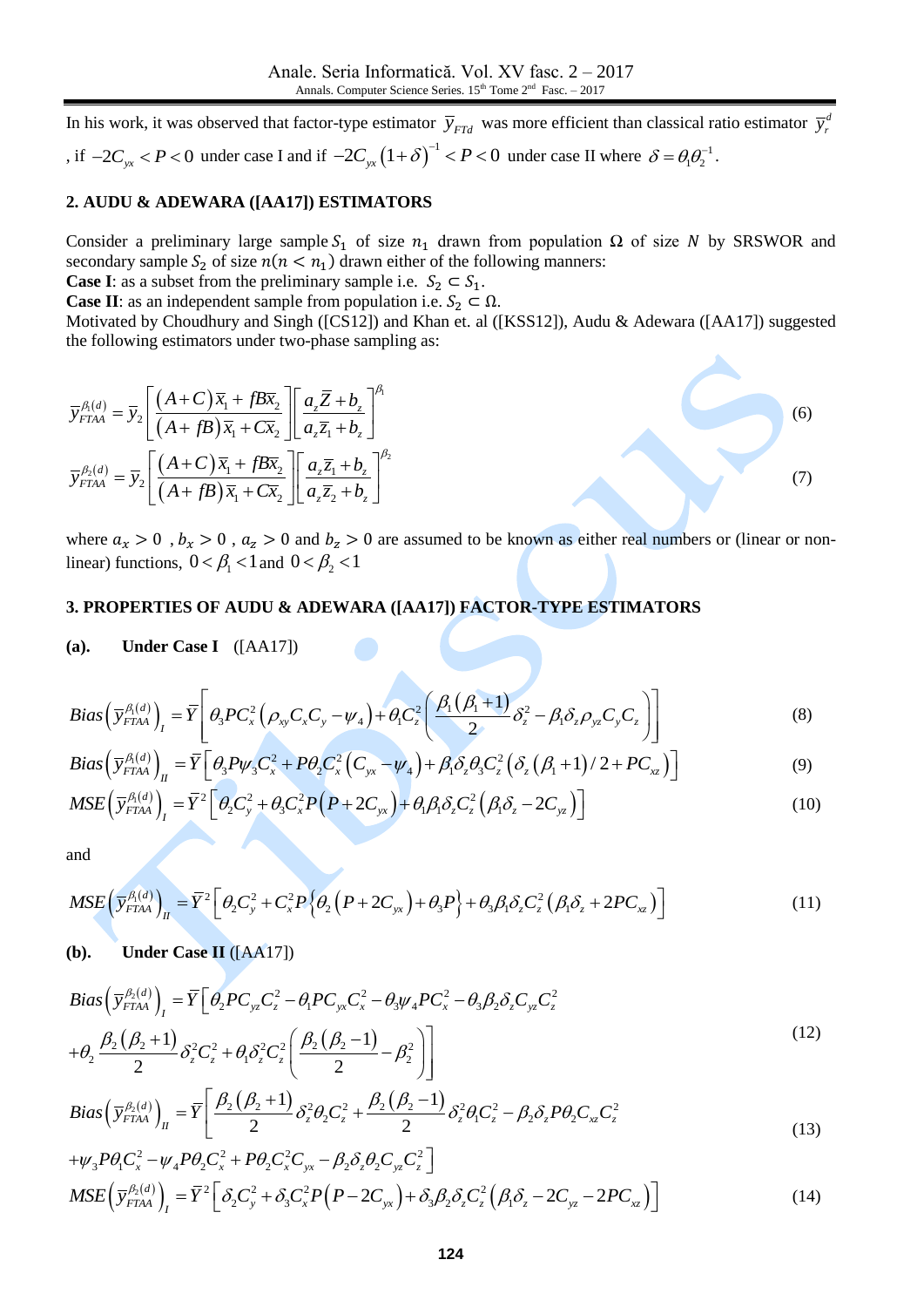and

and  
\n
$$
MSE\left(\overline{y}_{FTAA}^{\beta_2(d)}\right)_H = \overline{Y}^2 \left[\theta_2 C_y^2 + \theta_2 C_x^2 P\left(P + 2C_{yx}\right) + \theta_1 \beta_2 \delta_z C_z^2 \left(\beta_2 \delta_z - 2PC_{xz}\right) + \theta_1 P^2 C_x^2\right]
$$
\n
$$
\theta_2 \delta_z \beta_2 C_z^2 \left(\delta_z \beta_2 - 2C_{yz} - 2PC_{xz}\right) + \theta_1 P^2 C_x^2\right]
$$
\n(15)

#### **4. EFFICIENCY COMPARISON**

 $\overline{y}_{\textit{FTAA}}^{\beta_2(d)}$  is said to be more efficient than  $\overline{y}_{FTAA}^{\beta_1(d)}$  whenever:

**(a). For case I:**

(a). For case I:  
\n
$$
MSE\left(\overline{y}_{FTAA}^{\beta_1(d)}\right)_\Pi = \overline{Y}^2 \left[\theta_2 C_y^2 + C_x^2 P\left\{\theta_2 \left(P + 2C_{yx}\right) + \theta_3 P\right\} + \theta_3 \beta_1 \delta_z C_z^2 \left(\beta_1 \delta_z + 2PC_{xz}\right)\right] \times
$$
\n
$$
MSE\left(\overline{y}_{FTAA}^{\beta_1(d)}\right)_I = \overline{Y}^2 \left[\theta_2 C_y^2 + \theta_3 C_x^2 P\left(P + 2C_{yx}\right) + \theta_1 \beta_1 \delta_z C_z^2 \left(\beta_1 \delta_z - 2C_{yz}\right)\right]
$$
\nand

and

**(b). For case II:**

and  
\n**(b).** For case II:  
\n
$$
MSE\left(\overline{y}_{FTAA}^{\beta_2(d)}\right)_H = \overline{Y}^2 \left[\theta_2 C_y^2 + \theta_2 C_x^2 P\left(P + 2C_{yx}\right) + \theta_1 \beta_2 \delta_z C_z^2 \left(\beta_2 \delta_z - 2PC_{xz}\right)\right]
$$
\n
$$
\theta_2 \delta_z \beta_2 C_z^2 \left(\delta_z \beta_2 - 2C_{yz} - 2PC_{xz}\right) + \theta_1 P^2 C_x^2\right]_{\leq}
$$
\n
$$
MSE\left(\overline{y}_{FTAA}^{\beta_2(d)}\right)_I = \overline{Y}^2 \left[\delta_2 C_y^2 + \delta_3 C_x^2 P\left(P - 2C_{yx}\right) + \delta_3 \beta_2 \delta_z C_z^2 \left(\beta_1 \delta_z - 2C_{yz} - 2PC_{xz}\right)\right]
$$

# **5. EMPIRICAL STUDY USING SIMULATED DATA**

In order to justify the results obtained in section three, a numerical simulation study is conducted to investigate the efficiency of these Audu & Adewara ([AA17]) factor-type estimators. The correlation coefficients between the efficiency of these Audu & Adewara ([AA17]) factor-type estimators. The correlation coefficients between<br>the study and auxiliary variables are assumed to be  $\rho_{xy} = \pm 0.2$ ,  $\rho_{xy} = \pm 0.5$ ,  $\rho_{xy} = \pm 0.8$  and  $\rho_{xy} = \pm$ using multivariate normal with the following parameters:

*N* = 200,  $\overline{Y}$  = 1.51,  $\overline{X}$  = 2.02,  $\overline{Z}$  = 3.05,  $\overline{S_y}$  = 0.241,  $S_x$  = 0.387,  $S_z$  = 0.239

| Tword is blues, more and if the $\sigma$ of $f_{FIAA}$ , $f_{FIAA}$ when $\rho_{xy}$<br>$\sim$ and $\mu_{xy}$ |                   |                        |                |                       |                |            |  |  |
|---------------------------------------------------------------------------------------------------------------|-------------------|------------------------|----------------|-----------------------|----------------|------------|--|--|
| <b>Estimators</b>                                                                                             | $\rho_{xy} = 0.2$ |                        |                | $\rho_{xy} = 0.5$     |                |            |  |  |
|                                                                                                               | <b>Bias</b>       | <b>MSE</b>             | PRE            | <b>Bias</b>           | <b>MSE</b>     | <b>PRE</b> |  |  |
|                                                                                                               |                   |                        | CASE I         |                       |                |            |  |  |
| $\overline{y}_{FTAA}^{\beta_1(d)}$                                                                            | $6.92X10^{-4}$    | $10.75 \times 10^{-4}$ | 107.1          | $23.2X10^{-4}$        | $5.41X10^{-4}$ | 157.8      |  |  |
| $\overline{y}_{FTAA}^{\beta_2(d)}$                                                                            | $4.81X10^{-4}$    | $10.02X10^{-4}$        | 113.6          | $31.7X10^{-4}$        | $4.87X10^{-4}$ | 175.2      |  |  |
|                                                                                                               |                   |                        | <b>CASE II</b> |                       |                |            |  |  |
| $\overline{y}_{FTAA}^{\beta_1(d)}$                                                                            | $21.2X10^{-4}$    | $8.52X10^{-4}$         | 133.7          | $13.9X10^{-4}$        | $5.08X10^{-4}$ | 168.1      |  |  |
| $\overline{y}_{FTAA}^{\beta_2(d)}$                                                                            | $16.1X10^{-4}$    | $8.41X10^{-4}$         | 135.3          | $17.2 \times 10^{-4}$ | $4.52X10^{-4}$ | 188.9      |  |  |

| Table 1: Bias, MSE and PRE of $\sqrt{\frac{p_1}{T_{HAA}}}$ , $\sqrt{\frac{p_2(d)}{T_{HAA}}}$ when $\rho_{xy} = 0.2$ and $\rho_{xy} = 0.5$ |  |  |  |  |  |
|-------------------------------------------------------------------------------------------------------------------------------------------|--|--|--|--|--|
|-------------------------------------------------------------------------------------------------------------------------------------------|--|--|--|--|--|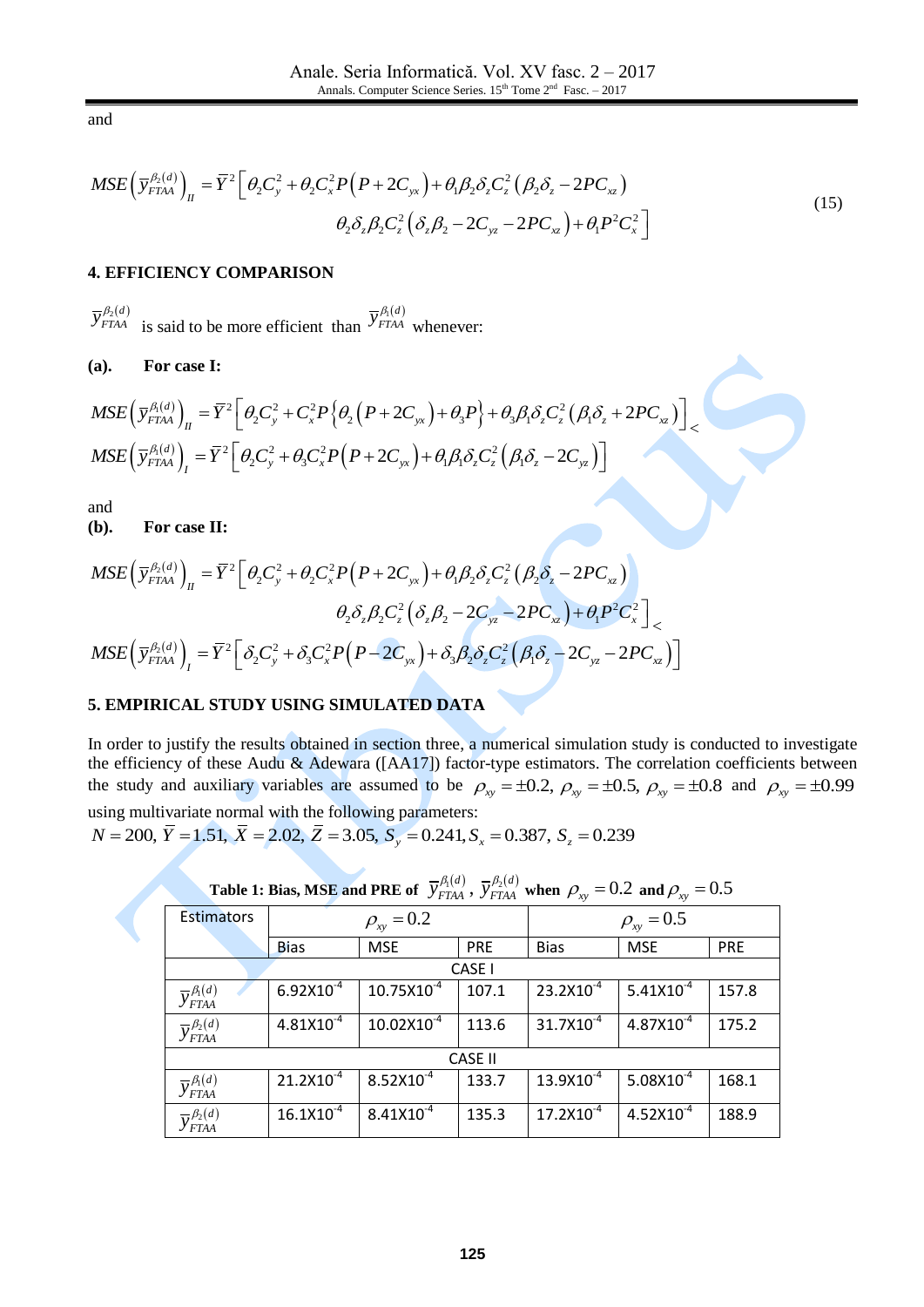Anale. Seria Informatică. Vol. XV fasc. 2 – 2017 Annals. Computer Science Series.  $15<sup>th</sup>$  Tome  $2<sup>nd</sup>$  Fasc.  $-2017$ 

| <b>Table 2. Dias, MSL and I KE 01</b> $y_{FTAA}$ , $y_{FTAA}$ when $p_{xy} = 0.0$ and $p_{xy} = 0.99$ |                     |                |            |                    |                |            |  |  |  |
|-------------------------------------------------------------------------------------------------------|---------------------|----------------|------------|--------------------|----------------|------------|--|--|--|
| Estimators                                                                                            | $\rho_{xy} = 0.8$   |                |            | $\rho_{xy} = 0.99$ |                |            |  |  |  |
|                                                                                                       | <b>Bias</b>         | <b>MSE</b>     | <b>PRE</b> | <b>Bias</b>        | <b>MSE</b>     | <b>PRE</b> |  |  |  |
|                                                                                                       |                     |                | CASE I     |                    |                |            |  |  |  |
| $\overline{y}_{FTAA}^{\beta_1(d)}$                                                                    | $19.8\times10^{-4}$ | $2.07X10^{-4}$ | 320.7      | $28.9X10^{-4}$     | $1.31X10^{-4}$ | 507.4      |  |  |  |
| $\overline{y}_{FTAA}^{\beta_2(d)}$                                                                    | $24.7X10^{-4}$      | $1.99X10^{-4}$ | 333.2      | $18.4X10^{-4}$     | $1.23X10^{-4}$ | 524.1      |  |  |  |
|                                                                                                       | <b>CASE II</b>      |                |            |                    |                |            |  |  |  |
| $\overline{y}_{FTAA}^{\beta_1(d)}$                                                                    | $3.82X10^{-4}$      | $2.84X10^{-4}$ | 233.6      | $11.9X10^{-4}$     | $1.58X10^{-4}$ | 421.1      |  |  |  |
| $\overline{y}_{FTAA}^{\beta_2(d)}$                                                                    | $8.42X10^{-4}$      | $2.75X10^{-4}$ | 241.1      | $1.77X10^{-4}$     | $1.02X10^{-4}$ | 653.4      |  |  |  |

| Table 2: Bias, MSE and PRE of $\ \overline{y}_{FTAA}^{ \beta_1(d)}$ , $\overline{y}_{FTAA}^{ \beta_2(d)}$ when $\rho_{_{X\!V}}=0.8$ and $\rho_{_{X\!V}}=0.99$ |  |  |  |
|---------------------------------------------------------------------------------------------------------------------------------------------------------------|--|--|--|
|---------------------------------------------------------------------------------------------------------------------------------------------------------------|--|--|--|

| Table 3: Bias, MSE and PRE of $\overline{y}_{FTAA}^{\beta_1(d)}$ , $\overline{y}_{FTAA}^{\beta_2(d)}$ when $\rho_{xy} = -0.2$ and $\rho_{xy} = -0.5$ |  |  |  |  |  |  |  |
|------------------------------------------------------------------------------------------------------------------------------------------------------|--|--|--|--|--|--|--|
|------------------------------------------------------------------------------------------------------------------------------------------------------|--|--|--|--|--|--|--|

| Estimators                         | $\rho_{xy} = -0.2$ |                       |            | $\rho_{xy} = -0.5$    |                       |       |  |
|------------------------------------|--------------------|-----------------------|------------|-----------------------|-----------------------|-------|--|
|                                    | <b>Bias</b>        | <b>MSE</b>            | <b>PRE</b> |                       | <b>MSE</b>            | PRE.  |  |
|                                    |                    |                       | CASE I     |                       |                       |       |  |
| $\overline{y}_{FTAA}^{\beta_1(d)}$ | $2.13X10^{-4}$     | $9.03X10^{-4}$        | 125.9      | $23.2X10^{-4}$        | $4.41X10^{-4}$        | 193.9 |  |
| $\overline{y}_{FTAA}^{\beta_2(d)}$ | $2.34X10^{-4}$     | $7.79 X10^{-4}$       | 146.2      | 31.7X10 <sup>-4</sup> | $4.23 \times 10^{-4}$ | 202.0 |  |
| <b>CASE II</b>                     |                    |                       |            |                       |                       |       |  |
| $\overline{y}_{FTAA}^{\beta_1(d)}$ | $2.24X10^{-4}$     | $7.93 \times 10^{-4}$ | 143.6      | $3.16X10^{-4}$        | $3.84X10^{-4}$        | 224.9 |  |
| $\overline{y}_{FTAA}^{\beta_2(d)}$ | $2.28X10^{-4}$     | 4.62 $X10^{-4}$       | 246.2      | $5.31X10^{-4}$        | $2.34X10^{-4}$        | 249.3 |  |

Table 4: Bias, MSE and PRE of  $\;\overline{y}^{\beta_1(d)}_{FTAA}\,,\, \overline{y}^{\beta_2(d)}_{FTAA}\,$  when  $\;\rho_{_{X\!Y}}=-0.8$  and  $\;\rho_{_{X\!Y}}=-0.99$ 

| Estimators                         | $\rho_{xy} = -0.8$    |                |            | $\rho_{xy} = -0.99$ |                |            |
|------------------------------------|-----------------------|----------------|------------|---------------------|----------------|------------|
|                                    | <b>Bias</b>           | <b>MSE</b>     | <b>PRE</b> | <b>Bias</b>         | <b>MSE</b>     | <b>PRE</b> |
|                                    |                       |                | CASE I     |                     |                |            |
| $\overline{y}_{FTAA}^{\beta_1(d)}$ | 37.4X10 <sup>-4</sup> | $3.51X10^{-4}$ | 279.5      | $42.9X10^{-4}$      | $1.58X10^{-4}$ | 421.3      |
| $\overline{y}_{FTAA}^{\beta_2(d)}$ | 45.1X10 <sup>-4</sup> | $3.33X10^{-4}$ | 294.8      | $45.4X10^{-4}$      | $1.52X10^{-4}$ | 438.2      |
| <b>CASE II</b>                     |                       |                |            |                     |                |            |
| $\overline{y}_{FTAA}^{\beta_1(d)}$ | $3.82X10^{-4}$        | $4.47X10^{-4}$ | 210.2      | $6.30X10^{-4}$      | $2.85X10^{-4}$ | 232.8      |
| $\overline{y}_{FTAA}^{\beta_2(d)}$ | $8.42X10^{-4}$        | $4.35X10^{-4}$ | 225.6      | $4.76X10^{-4}$      | $2.53X10^{-4}$ | 262.1      |

# **6. RESULTS AND DISCUSSION**

Tables 1 - 4 show the biases, MSEs and PRE of  $\bar{y}_{FFAA}^{A(d)}$  and  $\bar{y}_{FTAA}^{B_2(d)}$  under simple random sampling scheme when the study and auxiliary variables are negatively and positively correlated with the study and auxiliary variables are negatively and positively correlated with  $\rho_{xy} = \pm 0.2$ ,  $\rho_{xy} = \pm 0.5$ ,  $\rho_{xy} = \pm 0.8$  and  $\rho_{xy} = \pm 0.99$  coefficients respectively. These properties (Bias, MSE) and PRE) were computed under cases I and II. The simulation results of the analysis revealed that  $\bar{y}_{FTAA}^{\beta_2(d)}$  have minimum MSEs and high PRE and hence, more efficient and most preferred to  $\bar{y}^{\beta_1(d)}_{FTAA}$ .